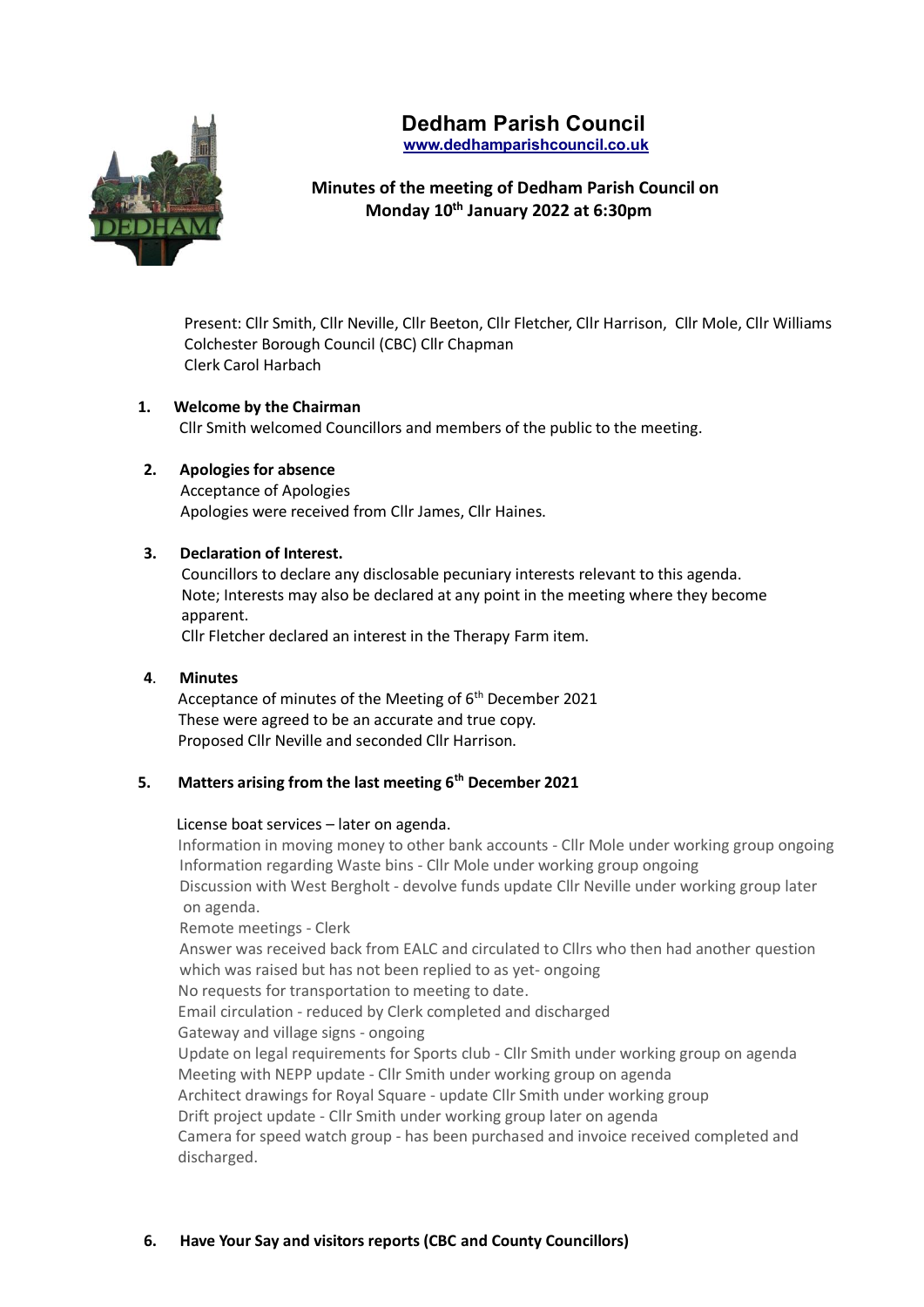Questions may not be answered at this meeting but may go on to the next agenda. Maximum of 3 minutes per person/group to make representations to the Parish Council, to a total of 15 minute.

 Residents from Boxhouse Lane attended the meeting and raised concerns regarding the building works at the site of Newfoundland Lodge.

The site had been visited previously by Cllr Smith and Cllr Harrison.

 The planning enforcement officer had been contacted and the officer had issued an enforcement order regarding working at the weekends.

 There are still problems with mud on the road, HGV vehicles who cannot turn round or get through and this is restricting access to other residents, verge damage, lighting and cameras looking into other properties. It was recommended that the Highways problems be taken up with the Highways department. Any contact with the contractors is still very volatile and people are now being threatened when asking questions regarding the site. The council will contact the police and the planning officer on their behalf. The residents then left the meeting.

Report from Cllr Nigel Chapman, Ward Councillor

 Cllr Chapman spoke about the Boxted bridge replacement and the support group who are contacting surrounding villages also for support.

 Cllr Chapman is part of the ANOB and will be contacting ECC in that compacity on behalf of the ANOB and supporting the group working for this bridge under planning requirements as this is in the middle of the ANOB site.

 If the bridge is increased to two lanes it may well become a "rat run" through the village. The Chair asked the councillors if they were happy to send a letter of support for the group to ECC which they agreed they were. Cllr Mole proposed and Cllr Beeton seconded all agreed. A number of councillors have been contacted by the support group and the issues and concerns are generally understood.

 Cllr Neville will draft a letter for agreement and circulate this so it can get to ECC planning before the 28<sup>th</sup> January 2022.

 With regard to the Ardleigh Interchange Cllr Chapman had sent a letter to Sir Bernard Jenkin regarding the impact this area would have in both councils (Tendring and Colchester) and requested that Highways took these things into account.

## **7. To receive a summary report from each working group with recommendations for decisions where appropriate.**

#### **7.1 Group 1 – Finance, Standards and Procedures, Cllr Harrison**

# **7.1a) To approve expenditure circulated by Finance group on finance document appendix**.

 The expenditure for this month had been circulated with the invoices and were agreed. Cllr Harrison proposed these payment and Cllr Mole seconded all agreed. The cheques were signed by both Cllrs.

| £80.00   |
|----------|
| £410.00  |
| £131.88  |
| £ 90.00  |
| £ 84.00  |
| £ 39.13  |
| £ 15.18  |
| £ 216.00 |
| 7.92     |
|          |
|          |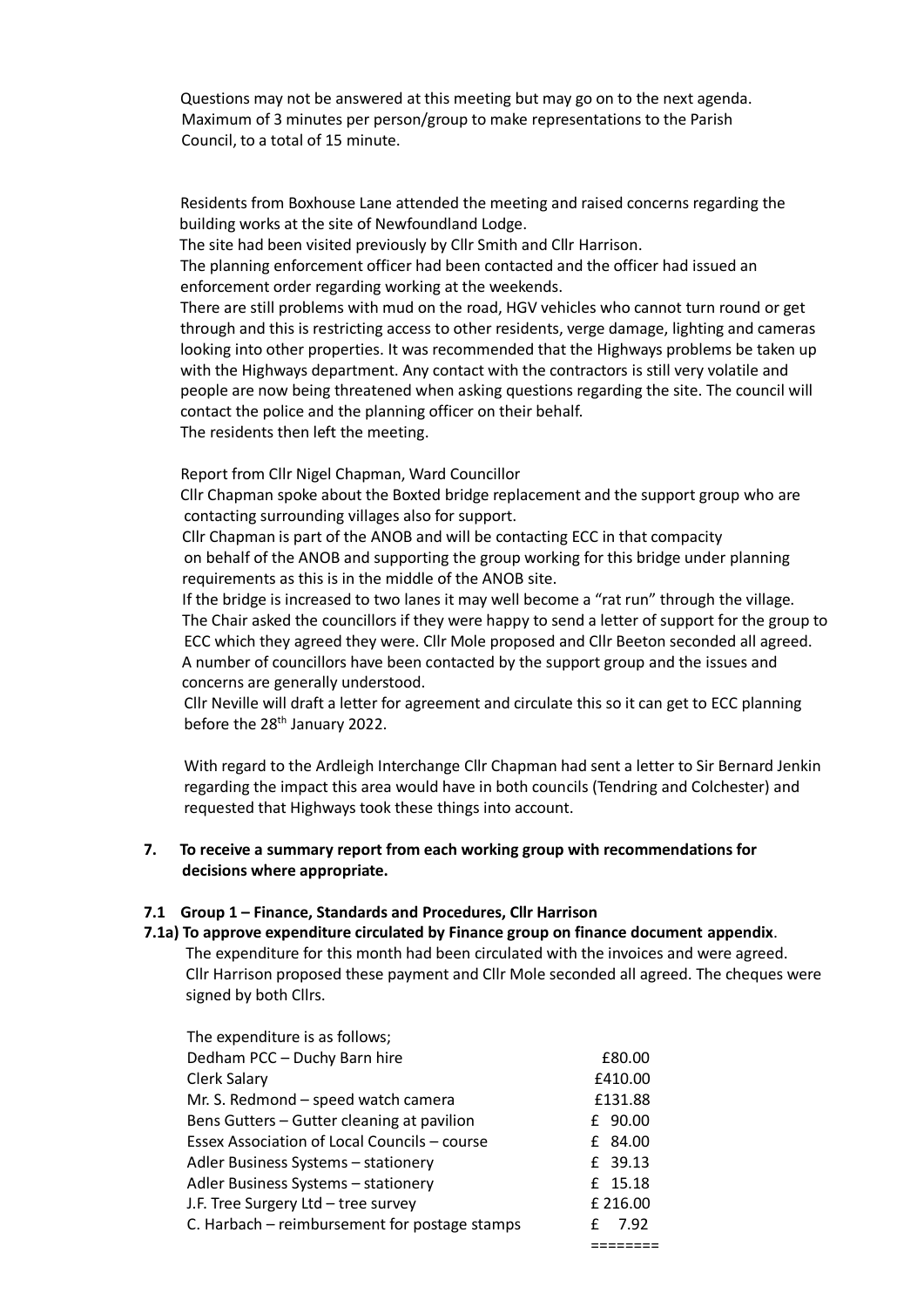### **7.1b) To agree to accept the proposed budget and precept circulated to councillors**

 The group had previously met and produced the draft that had been circulated for both the budget and precept for tonight's meeting.

 Cllr Harrison talked through the budget in detail and explained the proposed capital funding. There was an additional item for a village warden which had been previously advertised, with capital projects for the Jubilee event, Royal Square, Village VAS signs, village road signs and gateways, enhancement to play area, new rubbish bins and a new bridge to the therapy farm.

 It was noted by the council that they need to reduce the reserves held by the council in a way that was in the best interest of the village.

 Any agreed budget tonight would be reviewed on a three-monthly basis by the group. Questions were answered by Cllr Harrison and Cllr Mole.

 This draft budget was then proposed by Cllr Harrison and seconded by Cllr Mole. All councillors agreed.

 It was also noted that this precept was in line with the precept set last year and had was in line with the increase of the budget set by CBC this year.

 A summary report will be produced by Cllr Harrison to make it easier to read when this is added to the website for residents. Action Cllr Harrison.

Clerk to send precept requirement to CBC. Action Clerk.

# **7.2 Group 2 – Infrastructure and Asset Maintenance, Cllr Mole**

# **7.2a) Discussion and agreement of proposed new litter bins.**

 The new litter bins had been previously discussed and Cllr Mole explained that these would be black and gold and could have the DPC name/logo on them if required. The cost of these would be around £10,000 and Cllr Mole will send around a photo so Councillors can see what they look like.

Proposed Cllr Mole seconded Cllr Neville all agreed.

## **7.2b) Replacement of memorial trees/tulip tree and Queen Jubilee tree plus plaque's**

Three memorial trees have died and need to be replaced. It was also thought to Purchase a Queen Jubilee tree at the same time. This was discussed and had been researched and it was thought to replace the three trees with silver birch and the Jubilee tree to be a Tulip tree to be placed in between the two lime trees at the bottom of the field. Various options were discussed as to keeping the new trees watered and this is likely to be part of the village warden job description. The cost for the trees and watering options was to be in the region of £1000.

This was proposed by Cllr Beeton seconded by Cllr Mole. All agreed.

#### **7.2c) Therapy farm bridge quotes.**

 There had been two quotes obtained for this and they came in at £1800 and £1650. This was discussed and the lower quote was agreed. Proposed Cllr Beeton seconded Cllr Mole. All agreed.

Cllr Mole updated the council on the Village Warden position.

 There had been originally three applicants but one had withdrawn. The other two applicants will be invited to the next working group meeting to be interviewed and will be employed as Contractors not as employees.

 The bike rack repainting is ongoing and should be completed soon. The new bike rack is still under discussion and the design is yet to be agreed by the group.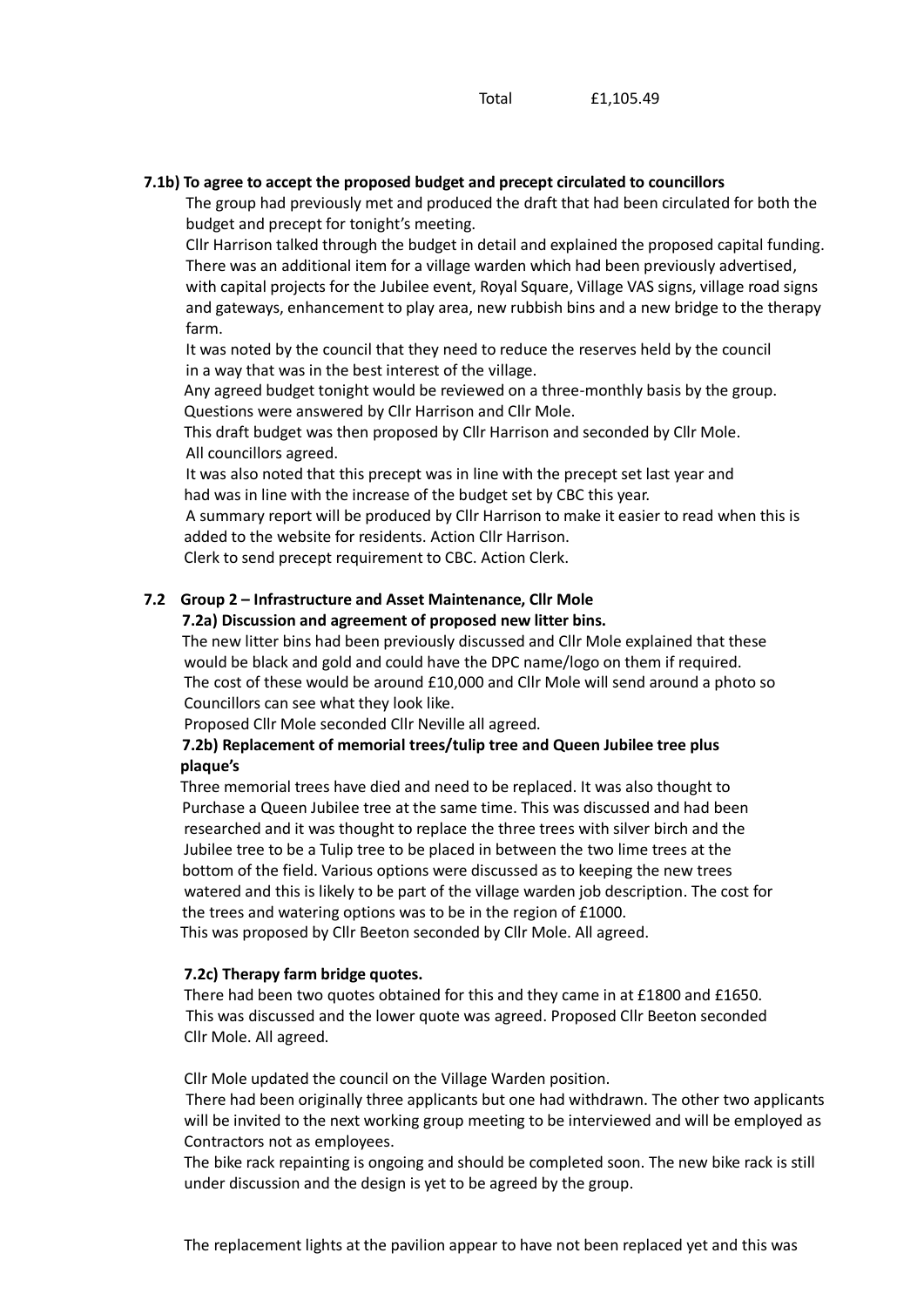thought to have been completed before Christmas. Cllr Smith will follow this up with the contractor tomorrow and get this completed as soon as possible. Action Cllr Smith.

### **7.3 Group 3 – Traffic and Planning, Cllr Neville**

# **7.3a) Planning Applications – Observations conveyed under delegated authority since last meeting**

 213326 – 38 Parson's Field, Dedham, Colchester CO7 6BZ Single storey front and side extension and single storey rear extension. Additional opening to eastern side elevation replacing existing projection. A visit to the site indicates that off street parking is currently available in front of the existing garage.

 Provided off-street parking remains an option for the residents we have no objection to this application

212975 – The Dedham Bookshop, High Street, Dedham Colchester CO7 6HA Change colour of external doors and shop facia from light blue to Farrow and Ball – Railings, replacement of cover to original Victorian awning: existing dark green, change to black, strip black paint from original internal beams using lime powder blastin. No objection.

213411 – Charlton, Ardleigh Road, Dedham Colchester CO7 6EG. Replacement dwelling. No objection to replacement dwelling. We note the applicant's intention to remove an oak tree due to "its effect on the foundations to the dwelling and neighbouring buildings ", although no evidence of this being an issue has been provided.

 We are concerned that this tree could be removed unnecessarily and would recommend that a tree survey be requested by the planning officer as well as evidence that the tree is affecting, or is likely to affect, adjacent buildings

 We have no objection to this application provided the tree is not removed without further evidence being provided as stated.

213430 - Copart UK Ltd, Gun Hill Garage, Ipswich Road, Dedham CO7 6HR. The erection of a new dismantling shed in accordance with the layout plan (D06) and landscape plan (D07) as approved under planning permission 118131. On the grounds that a dismantling shed has already been approved in principle in this location under application 118131 and this submission is to clarify that it is a new building with some minor amendments we have no objection to this application.

213287 - Copart UK Ltd, Gun Hill Garage, Ipswich Road, Dedham CO7 6HR Application for discharge of conditions. Noted.

213479 – Rose Cottage Long Road West Dedham Colchester CO7 6EL Proposed infill extension between annex and cottage. Cllr Haines was not present at this meeting. This was discussed and there were no objections.

213461 – 15 Parsons Fields Dedham Colchester CO7 6BZ. Proposed 2 storey side extension with front and rear single storey extension. No objections.

The gateway and village signs are still ongoing as these came to a stop during Christmas.

#### **7.4 Group 4 – Community Liaison – Cllr Beeton**

Cllr Beeton has resigned as the Chair to this group and it has been taken over by Cllr Williams.

#### **7.5 Group 5 – Business Tourism and Media – Cllr Smith**

A meeting will take place later this month.

 Steve's Kayaks was discussed again and has been taken up with the Trading officer at CBC. There have been two changes over the last few weeks in this position so it does make things more difficult to follow through regarding prosecutions. A follow up at CBC was discussed and will take place regarding this person and information will be brought back to the council next month. Cllr Smith to contact NEPP regarding the insertion of a bar across the car park and the licensing.

 The Christmas Wreaths were taken round the village by Cllr Williams and Cllr Beeton. These were received well, and these were put up in pride of place by the business' and this has helped make the first introductions of the parish council to the local businesses. Ways of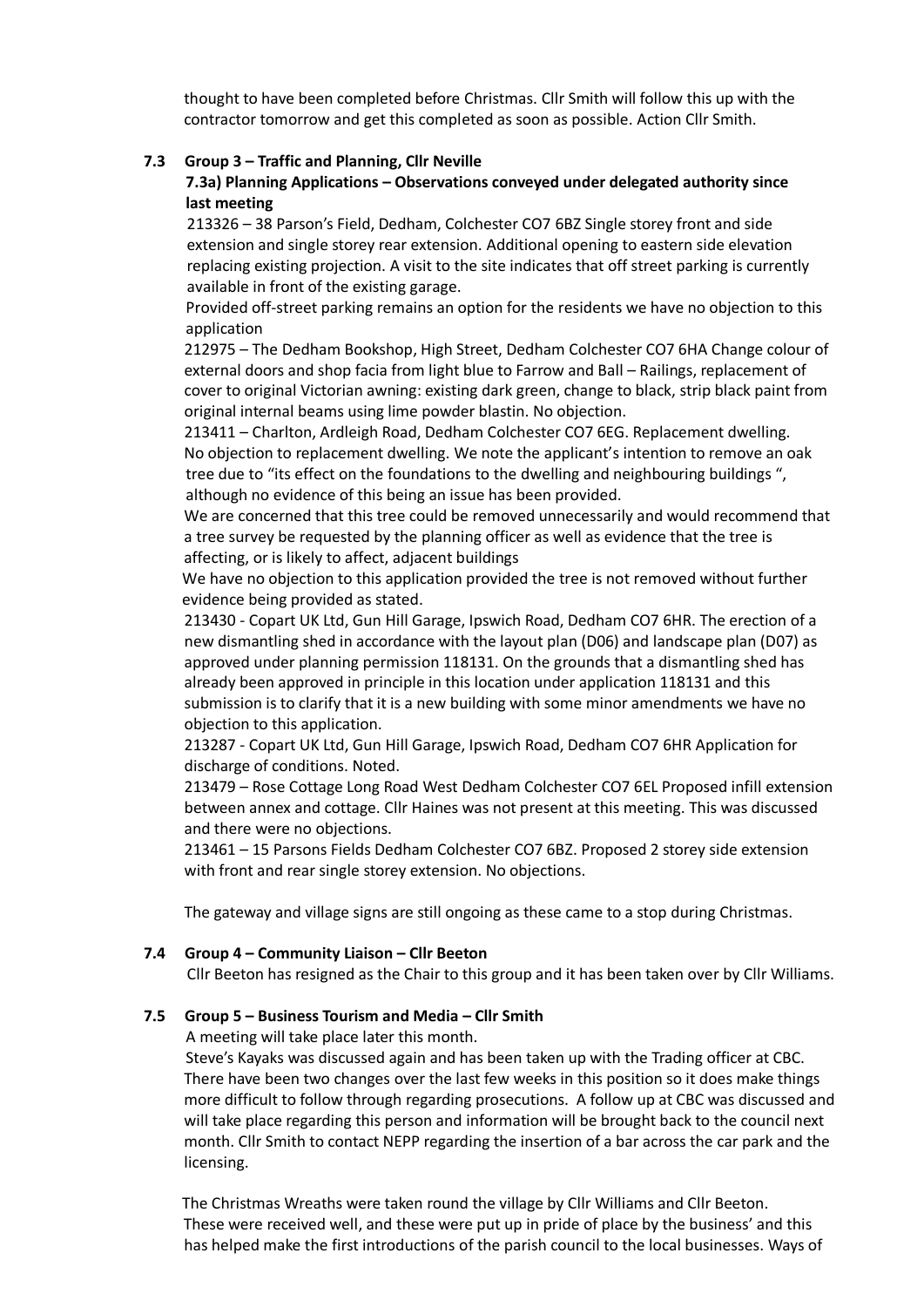helping and supporting them in the future will be looked at by the council.

# **7.6 Group 6 – Special Projects Cllr Smith**

# **7.6a) Royal Square – update**

 Royal Square – the architect has been instructed to produce the pedestrianisation plans that will be used in the public consultation process with the residents.

 The architect has requested any old photos of the square and Cllr Neville will look for pictures. Cllr Beeton will contact the Church and look into their archives to see if they have any photos or pictures of this area in the past.

## **7.6b) Queens Jubilee update**

 Queens Jubilee – A working group meeting took place and the report was sent round. A discussion took place on the event and how to get other villagers involved. Cllr Williams had spoken to Kim Spencer who usually organises the Dickensian event in the village and she and some other residents will be invited to the next meeting to move this project on and to plan the event.

A provisional date for the next meeting is scheduled for the 20<sup>th</sup> January 2022 this is to be confirmed.

## **8. Dangerous dogs in the village**

There have been various instances in the village of a person with three dogs, that are not controlled, attacking other dogs in the area. This has caused various vets bills and dogs being injured enough to have stiches. When the owner is asked to control the dogs the owner become abusive, the dogs have also been worrying horses in the surrounding area.

This will be brought to the attention of the police.

# **9. Personnel committee update**

Nothing to report.

#### **10. Clerks correspondence and contract enquiry forms**

The Clerk had received correspondence from someone who wanted to advertise a poster concerning medical assistant dogs.

There had been a Highway request as to where residents can report a problem and the Clerk had given them the Highways information at CBC.

 The Clerk requested that now the first stages of obtaining the ability to pay suppliers by BACS was nearly complete, to continue with this so this could be completed and used in the future.

#### **11. Training/Events**

Reports on attended events Cllr Smith attended a course on budget and precept. Nominations for new events None at the moment

## **12. Items for the next agenda** See above.

Any other items to be given to Clerk

- **13. Date and Time of the next meeting** Monday 7th February 2022 6:30pm Duchy Barn.
- **14. Chairman's closure of the meeting** Chairman closed the meeting at 9:50pm